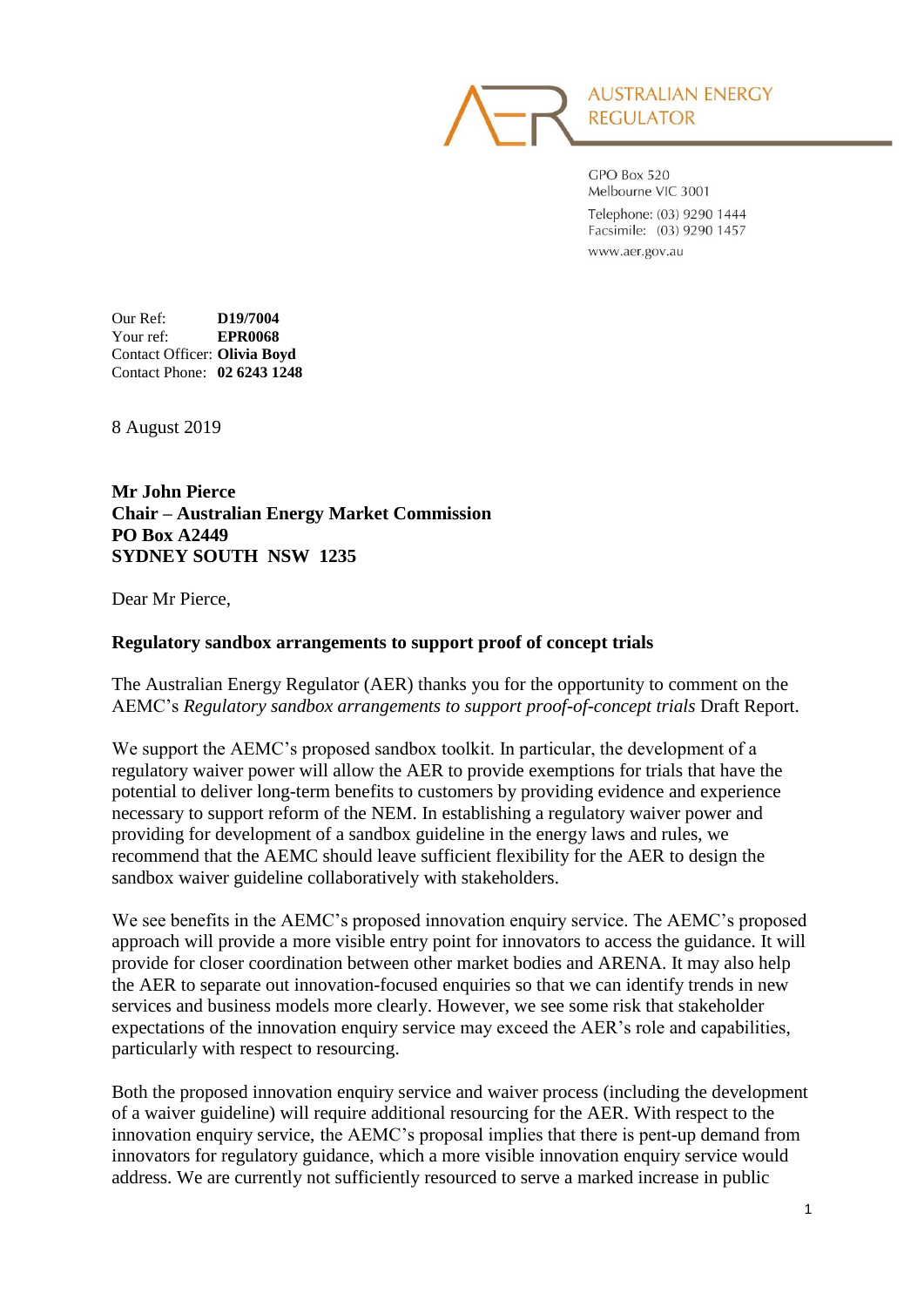enquiries, and will likely need to seek additional resources to address this. Similarly, we would need additional resources to develop the sandbox guideline development process, assess waiver applications, and monitor/share insights from sandbox trials. We consider that appropriate resourcing for the AER will be important if the benefits of the sandbox toolkit are to be realised.

In Attachment A we comment in further detail on different aspects of a regulatory sandbox toolkit, and we provide information on how we have approached some of the specific trials raised in the consultation paper.

Yours sincerely,

Mark Feather General Manager, Policy and Performance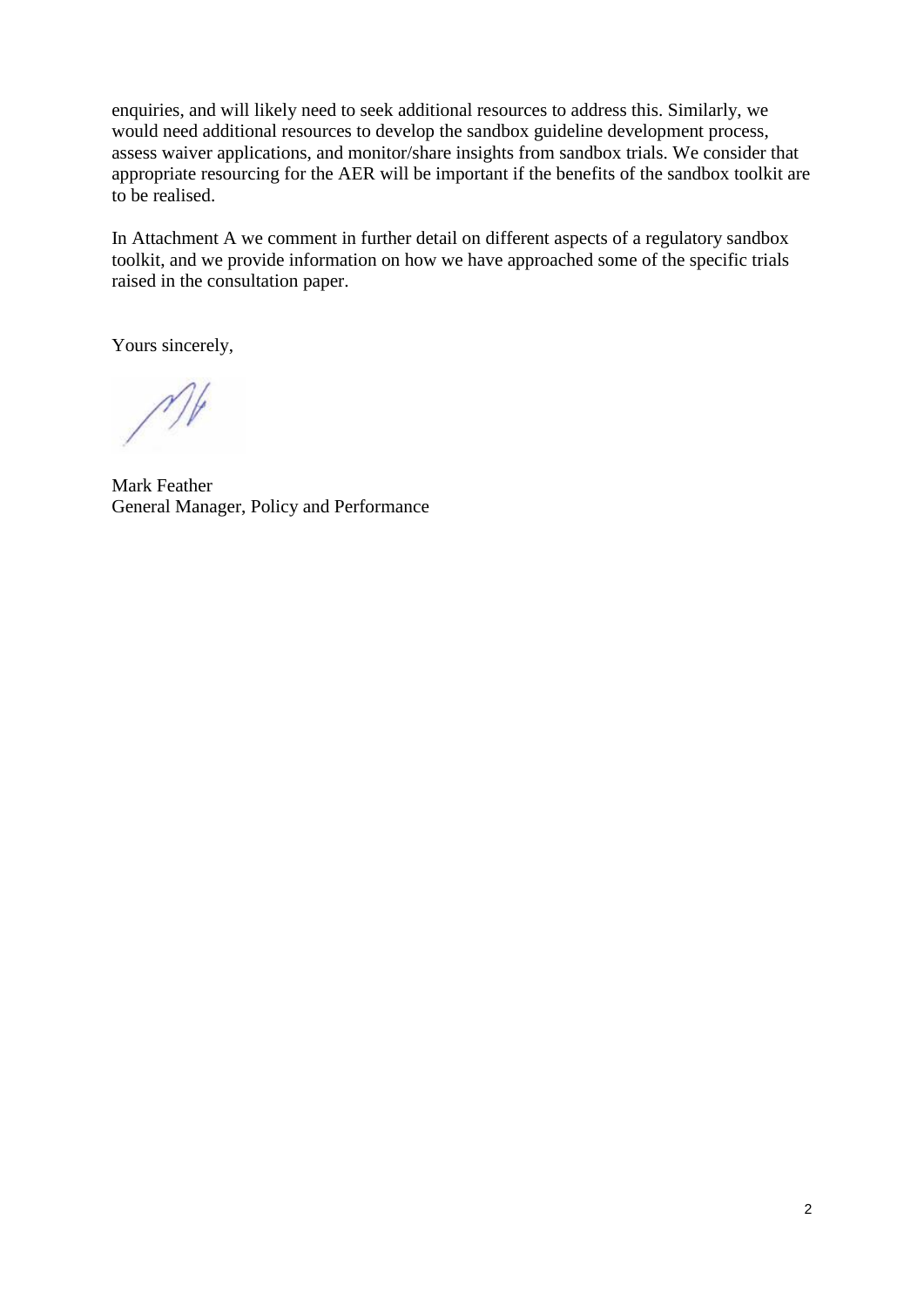# **Attachment A**

# **The innovation enquiry service**

We agree that it is important to set a common understanding of what the innovation enquiry service will provide. We support the AEMC's proposed scope of guidance that an innovator will receive, namely, an innovator that contacts the AER can expect to receive guidance on:

- what regulations and rules may apply to their specific project or business model;
- options available to progress a project or business model with respect to the regulations; and
- how to undertake any formal regulatory processes or applications and who they can contact to progress the process.

We also support the recommendation that the AER should not provide legal advice, binding rulings, regulatory decisions, endorsements, or business incubator services.

The AER currently provides staff level guidance to innovators as part of our business-asusual activities (this is further detailed in our submission on the AEMC's Consultation Paper). We see a number of benefits from establishing separate entry point for innovators to seek guidance from the AER as outlined by the AEMC. These are:

- Innovators will be aware of the guidance we already provide, which will make it more accessible. From the submissions to the AEMC's consultation paper, many innovators seemed unaware that they could contact the AER through the email contact details on our website.
- Maintaining points of contact with AEMO and ARENA will enable us to more effectively provide the right entry point for innovators, where AEMO or ARENA are better positioned to address all or part of an innovator's enquiry.
- Creating a separate entry point through which innovators can contact us (e.g. a separate email address) may help us track and analyse innovation-focused enquiries.

However, we see a risk that stakeholder expectations of the innovation enquiry service may exceed the AER's role and capabilities. For example, we consider that it would be inappropriate for the AER to provide advice to innovators on behalf of other agencies or market bodies, such as AEMO or ARENA. The AER can help facilitate innovators in contacting the most appropriate staff in other market bodies or agencies, and we can arrange meetings between relevant staff from AEMO and the AER and innovators where appropriate. However, we cannot provide advice on behalf of AEMO or ARENA.

We note that the AEMC's Draft Report has set out how the innovation enquiry service would operate in some level of detail. This detail covers how innovators can expect to contact AER staff, and how AER staff should prioritise individual enquiries. We consider that this level of operational and mechanical detail is best left to the AER to determine, according to the resources we have available and our organisational systems and processes. We consider that setting out this level of detail in the final report risks raising unrealistic stakeholder expectations, given the AER's expanding general responsibilities and limited resources.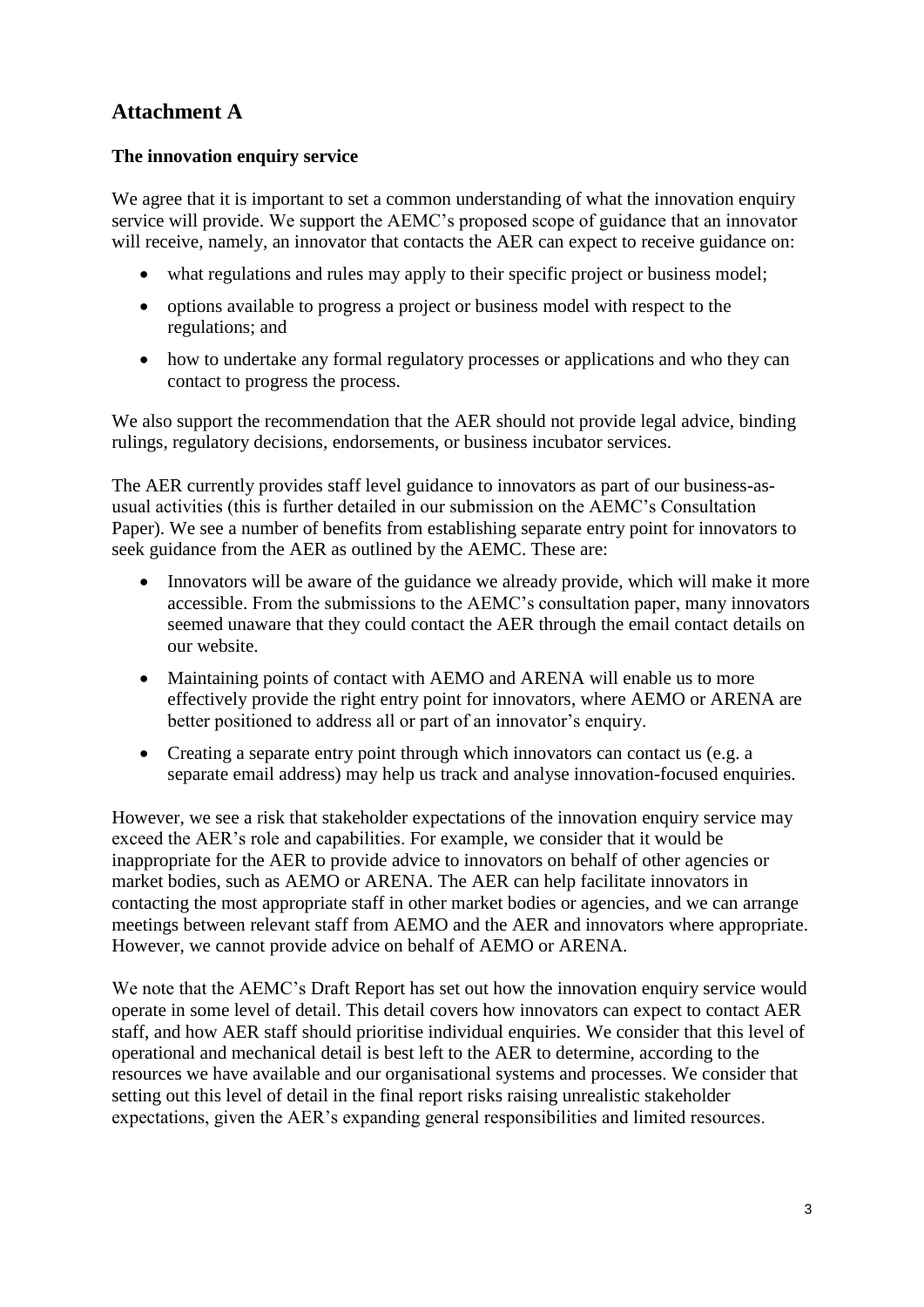The AEMC's Draft Report does not say whether or not the innovation enquiry service will require a change to the energy rules. We suggest that the AEMC make this explicit in their Final Report.

### **Regulatory waiver power and sandbox guideline**

We support the AEMC's proposal to expand the AER's heads of power under s.15 of the NEL to include a broad exemptions power, as well as establishing requirements in the energy laws and rules for the AER to develop a sandbox guideline to govern the operation of the waiver power. As noted in our submission to the AEMC's Consultation Paper, we support establishing a transparent mechanism to allow for regulatory experiments in the NEM. A mechanism that is explicitly focused on supporting innovation is preferable to using the AER's enforcement discretion to support innovative trials.

#### *Scope of the waiver power*

The AEMC states that the waiver power will apply only to the energy rules and not the energy laws. We agree that this is appropriate. Based on our experience in providing advice to proponents of innovative projects (as outlined in the case studies section of our submission on the Consultation Paper), we expect that an ability to waive the requirements of the rules will provide the AER with sufficient latitude to support meritorious trials.

The AEMC has stated that the waiver power will cover Chapters 6 and 6A of the NER. We support this approach, as it will be an important precondition for NSP participation in sandbox trials in some cases. We also note that the AEMC's draft recommendations include that the AER will be unable to 'exempt themselves' via a regulatory waiver. We agree that the AER should not be able to exempt itself from some provisions in the energy rules (for example, timeframes or consultation procedures). However, we note that many of the clauses in the Chapters 6 and 6A impose obligations on the AER in relation to the economic regulation of network businesses. For example, in order for the AER to allow NSPs to recover the cost of sandbox trials from regulated revenues (where this would otherwise not be permitted), the AER may need to waive provisions in the Chapters 6 and 6A that require us to have regard to specific factors in making an NSP revenue determination. We recommend that the AEMC further consider any potential unintended interactions between preventing the AER from exempting itself under the regulatory waiver power and its ability to waive NER requirements in Chapters 6 and 6A.

### *Waiver test and entry and eligibility criteria*

In the Draft Report, the AEMC outlined a set of factors and criteria that will govern the development of a sandbox guideline, and the operation of regulatory waivers granted by the AER. We support the AEMC's proposed 'regulatory waiver test' that will be in the NEL and other energy laws. We note that the requirement in the regulatory waiver test for a project to be 'genuinely innovative' is quite broad in scope. We suggest that a clearer definition of 'innovative' would be appropriate, while allowing sufficient scope for the AER to further determine what is innovative in consultation with stakeholders. We suggest that a suitable definition of 'innovative' could be that: 'The AER must be satisfied that the trial will have a reasonable prospect of delivering material benefits to customers, where consideration of a rule change would otherwise be hampered through inadequate information or experience.' We base this recommended definition on the principles outlined in the AEMC's discussion of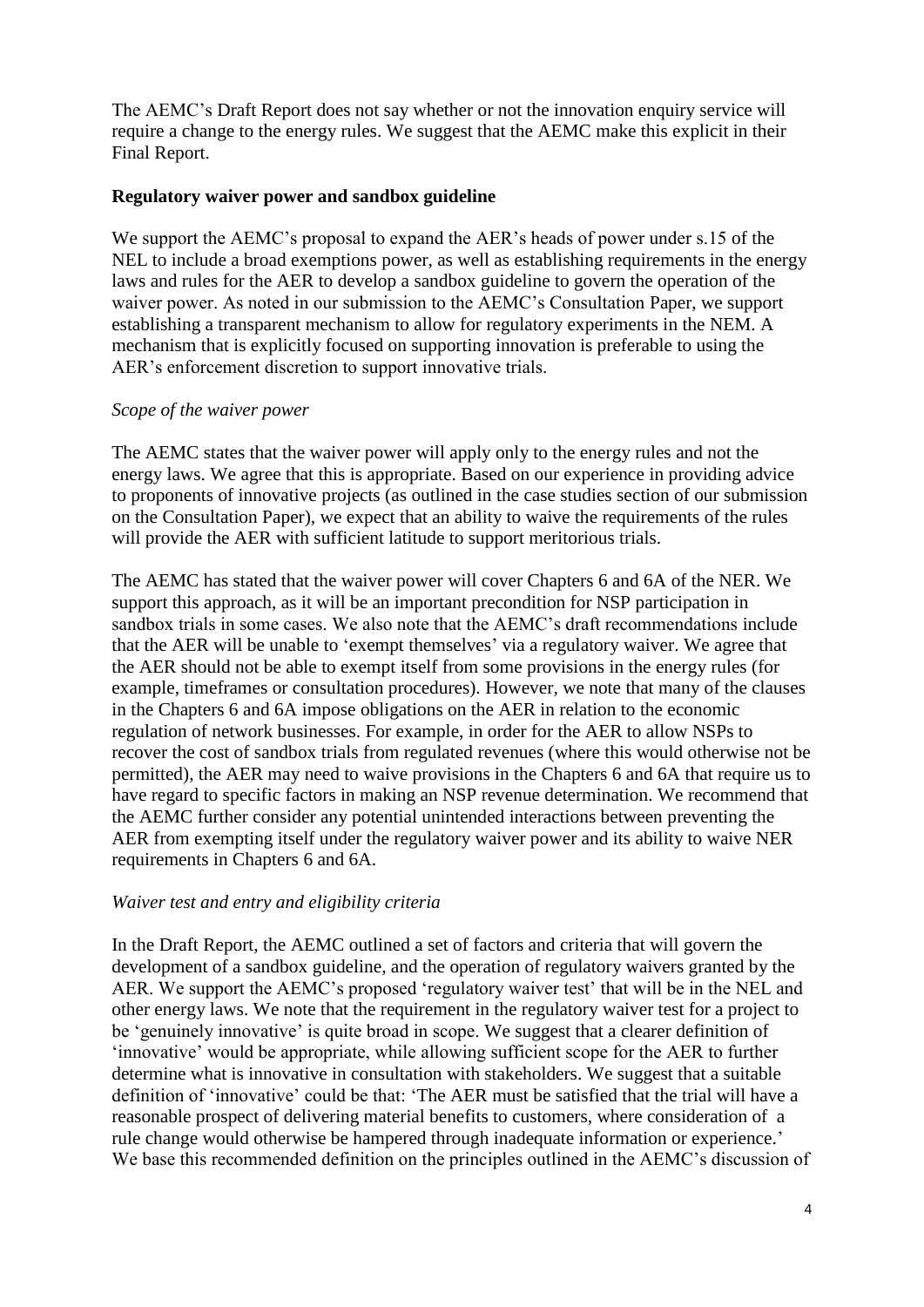the trial rule change, and consider that this is also appropriate for the waiver power.<sup>1</sup> We consider that a broad definition that is aligned with the purpose of the sandbox mechanism could provide additional clarity for the AER in assessing waiver applications.

We agree with the minimum eligibility criteria set out in the AEMC's Draft Report, which would be in the NER and other energy rules. In particular, we see merit in the consumer protections that the AEMC has proposed. Noting our comments above regarding the definition of 'genuinely innovative', we consider that the eligibility criteria set out in the Draft Report are sufficient to provide the AER with the flexibility to further define appropriate eligibility criteria in greater detail in the guideline, to assist us in transparent decision making with respect to waiver applications. Should the AEMC further develop these criteria in the final report, we recommend that the AEMC consider whether any additional criteria should be optional on the AER, rather than mandatory.

We consider that the minimum entry requirements outlined in the AEMC's Draft Report are broadly appropriate. However, we recommend that these requirements should be optional on the AER, rather than mandatory. As the entry requirements relate to the operational mechanics of how a waiver application should be submitted, rather than the principles on which a waiver application should be assessed and granted, we consider that these can appropriately sit in a guideline rather than the Rules.

We also recommend that the energy rules specifically require an applicant to comply with the entry requirements set out in the sandbox guideline to give the guideline entry requirements sufficient enforcement power.

# *The waiver process*

The AEMC's Draft Report states that the AER will have the ability to prioritise trials that it will consider first. We recommend that the AER should be able to decide not grant a waiver applications if the application does not fit with an established set of priorities for sandbox experiments and trials. We see merits in adopting a more strategic approach to some areas of innovation by establishing priority areas for sandboxing. It is possible that an industry-wide approach to identifying areas of reform that require evidence from sandbox trials may yield better long-term outcomes from the sandbox mechanism than a random or reactive approach based on who comes 'through the door' first. While we expect that some areas of innovation in the NEM may lend themselves to a more reactive or 'bottom-up' approach (i.e. where the AER considers waiver applications on a case-by-case basis), we recommend that the rules should also enable the AER to prioritise trials based on future areas of reform in the NEM.

Subject to consultation with stakeholders, we may explore options to target sandbox waiver applications. For example, we may call for waiver applications that address particular innovation challenges identified collaboratively by stakeholders. We may adopt processes that enable us to compare waiver applications, and choose the best waiver applications out of a similar set of projects. For example, we understand that Ofgem and other regulators sometimes issue competitive calls for applications on specific kinds of projects as part of their sandbox processes. We may also adopt processes to limit waiver applications to specific types of participants.

1

<sup>1</sup> p. 32 of the Draft Report.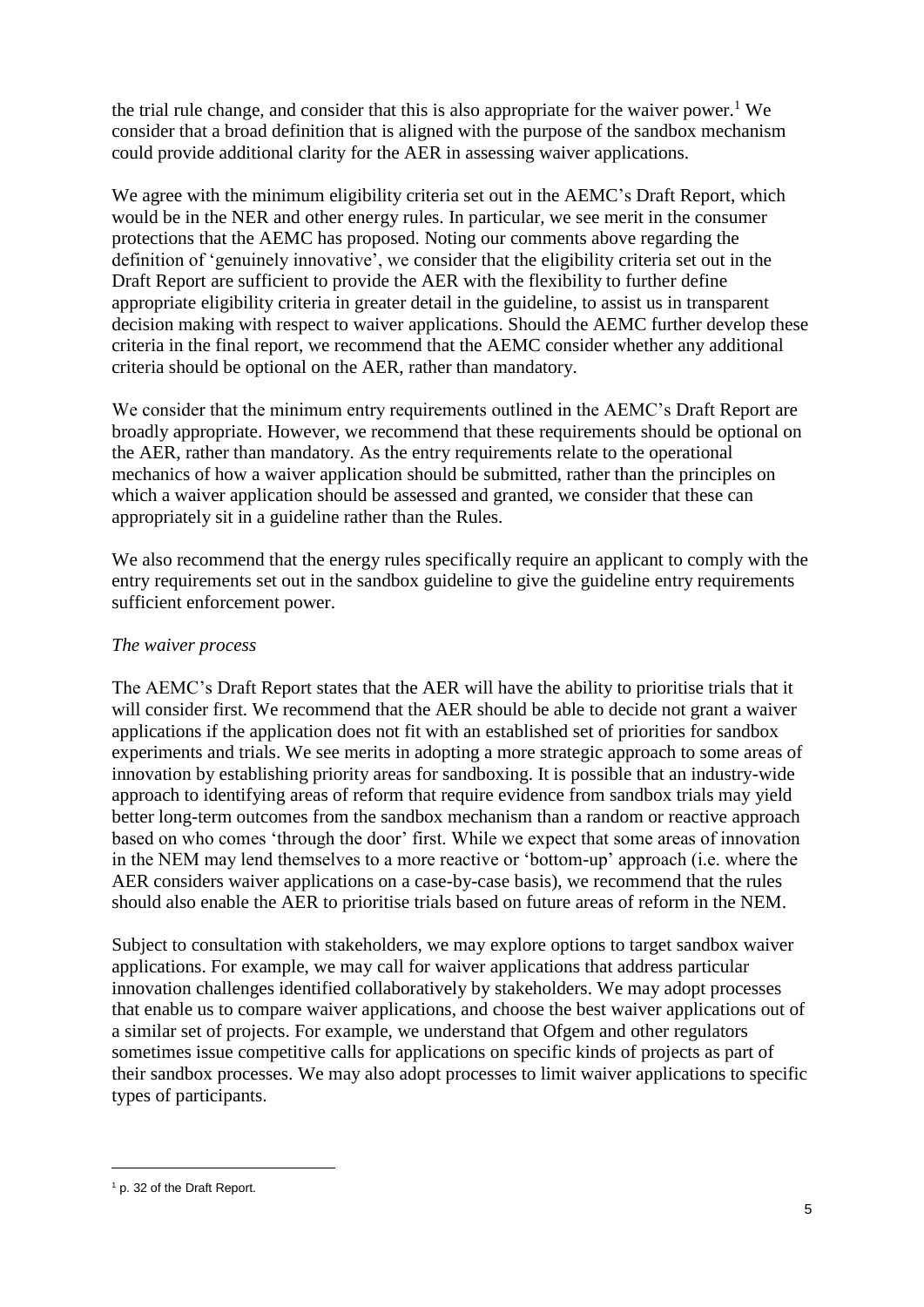We may adopt these sorts of waiver application processes based on whether they would help us:

- improve our ability to discover trials that are most likely to contribute to the long-term interests of customers;
- target trials that are likely to provide evidence and experience that can be used to support rule changes; or
- mitigate various kinds of project risks (e.g. risks to customers, other market participants, or project failure risk).

We recommend that a number of elements of the AER's waiver power should be established in the energy rules. These include the ability to: impose time limits on waivers, extend waivers, impose conditions on waivers, revoke waivers, and require recipients of waivers to comply with any waiver conditions set out by the AER. This reflects the fact that the requirements that the AER will be waiving under the waiver mechanism will be those set out in the rules themselves, rather than in an AER guideline.

We support the AEMC's draft recommendation that the AER should retain discretion as to whether it consults with other parties (whether publicly or otherwise) on waiver applications. In practice, we anticipate that any projects significant enough to require a regulatory waiver will, in almost all cases, be put to public consultation.

We also recognise that some waiver applications may involve confidential or proprietary information. In principle, we consider that applicants should be prepared to make their entire waiver application public, unless there are specific elements of the waiver application that are clearly confidential. Limiting confidential information in a waiver application will be important to ensure that the sandbox process is transparent and that knowledge is shared. The AER would welcome further discussion with the AEMC about how best to achieve this.

# **Trial rule-making process**

We support the AEMC's proposal that the three different components of the sandbox toolkit should be sequential. That is, individual innovators would first seek guidance from the AER and/or AEMO before applying for a regulatory waiver. Innovators would then submit a trial rule change request to the AEMC only once it has been determined that a regulatory waiver provided by the AER would not be appropriate. We also support the AEMC's draft recommendation that trial rule change proponents should be required to demonstrate that a regulatory waiver is insufficient for their trial. We also recommend that trial rule change applicants should be required to describe any previous engagement with the AER and AEMO on the trial and the outcomes of this engagement. We consider that the AEMC should take previous engagement with other market bodies into account when considering a trial rule change request. We consider that this would be sufficient to avoid the risk of 'forum shopping'. We agree that it is not necessary to limit the ability to lodge trial rule change requests to the AER and AEMO only.

More broadly, the AER is conscious of the need to avoid forum shopping between all market bodies, including between the AER and AEMO. We would use the 'points of contact' outlined in the AEMC's draft recommendations on the innovation enquiry service to ensure that AEMO is appraised of any regulatory waiver applications that relate to AEMO's functions in a timely way.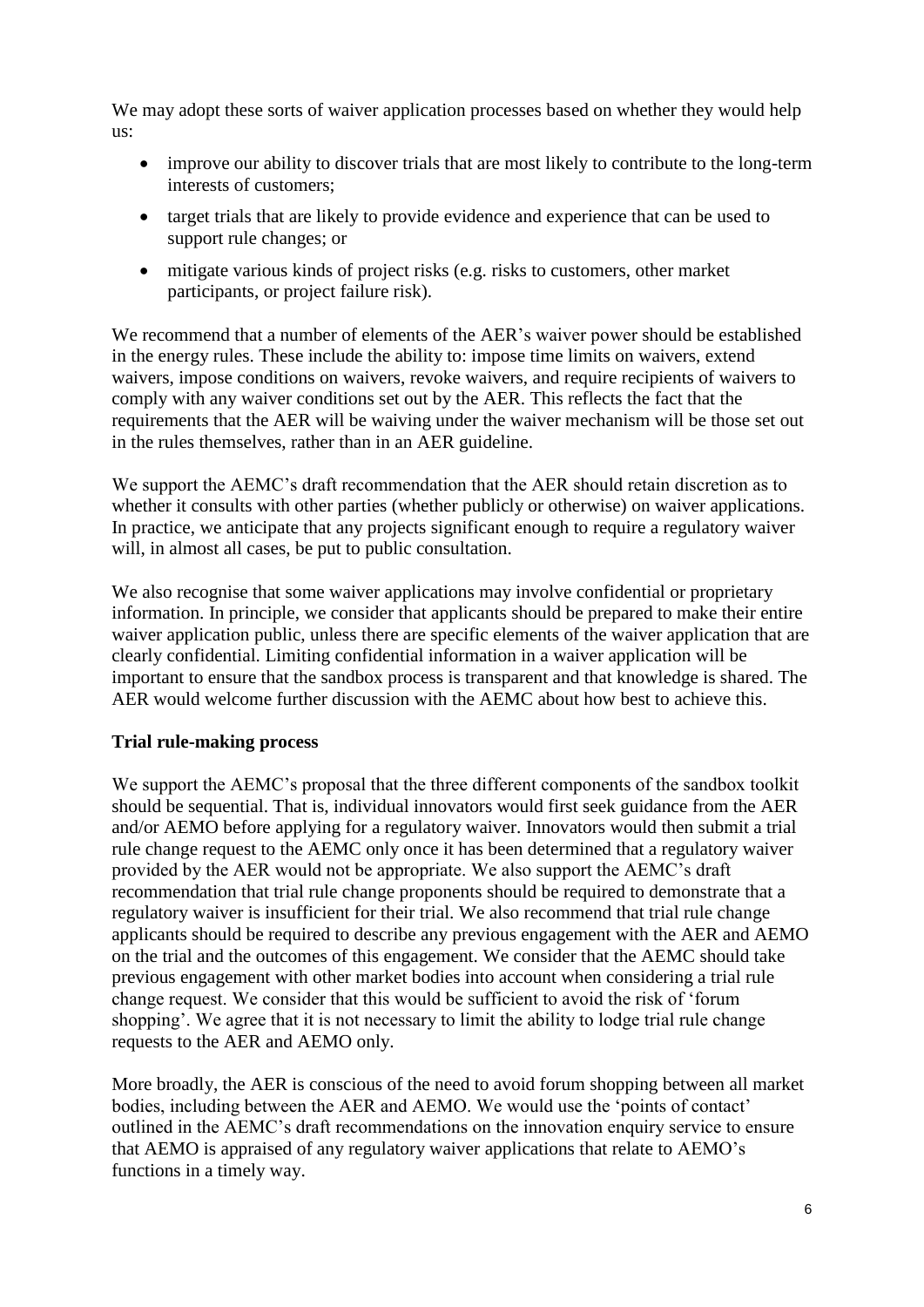We note that the AEMC raised the potential for trial rule change requests to be subject to a fee to ameliorate the impact of speculative trial rule change requests. With respect to the trial rule change process, we expect that the risk of speculative trial rule change requests could be mitigated by a requirement for a trial rule change applicant to: (1) demonstrate that they have engaged with the other market bodies on their trial before submitting a trial rule change request to the AEMC, and; (2) provide an accurate description of the outcomes of that engagement.

# **Resourcing the innovation enquiry service and the sandbox waiver**

Adequate resourcing for the innovation enquiry service and the sandbox waiver will be an important part of the success of the sandbox mechanism. This resourcing need will cover both the innovation enquiry service and the regulatory waiver guideline development process, and the process of assessing and deciding on waiver applications.

From stakeholder submissions on the innovation enquiry component of the sandbox mechanism, we understand that the innovators are in many cases unaware of the guidance that the AER already regularly provides to members of the public, including innovators. This implies that there is a certain degree of pent up demand for this service, and that once the innovation enquiry service is established and promoted in the way outlined in the AEMC's Draft Report, the AER will likely experience a material increase in enquiries.

Similarly, development of the sandboxing guideline and implementation of a waiver process will represent an expansion the AER's remit to explicitly encompass innovation. This is distinct from our current organisational focus on economic regulation and compliance and enforcement (although we also support innovation where appropriate in the context of those two functions). We will aim to develop a sandbox guideline and waiver process that brings innovations to the fore that best contribute to the long-term interests of customers, in a way that is efficient for the AER and transparent for innovators. We expect that this will require an intensive process of collaboration and co-design with other market bodies, government organisations, and other stakeholders. Moreover, this collaborative approach will need to continue through the guideline implementation phase and into the operational phase, once the AER commences assessing regulatory waiver applications. This ongoing collaborative process, as well as the administrative process of assessing regulatory waiver applications, will require increased resourcing.

We note from Ofgem's lessons learnt report that many projects that received a sandbox exemption did not proceed due to non-regulatory project risk, such as the capacity and capability of the host organisation to successfully execute the project.<sup>2</sup> Access to financing was cited as one common reason for why projects did not proceed. In considering the resource efficiency of a sandbox mechanism, we would likely seek to collaborate with ARENA to mitigate the risk that sandbox projects do not succeed due to non-regulatory barriers. ARENA has teams of staff that manage end-to-end project execution risk, to ensure that ARENA funding of innovative renewable energy and energy efficient projects is put to its most efficient use. The AER would likely explore ways that we can leverage ARENA's skill set to detect and manage projects with high project failure risk. This would help to ensure that the resourcing for the sandbox initiative is targeted at projects that are more likely to deliver benefits for customers, as well as insights and experience that can inform rule

1

<sup>2</sup> Ofgem, *Insights from running the regulatory sandbox*, October 2018, p. 3.